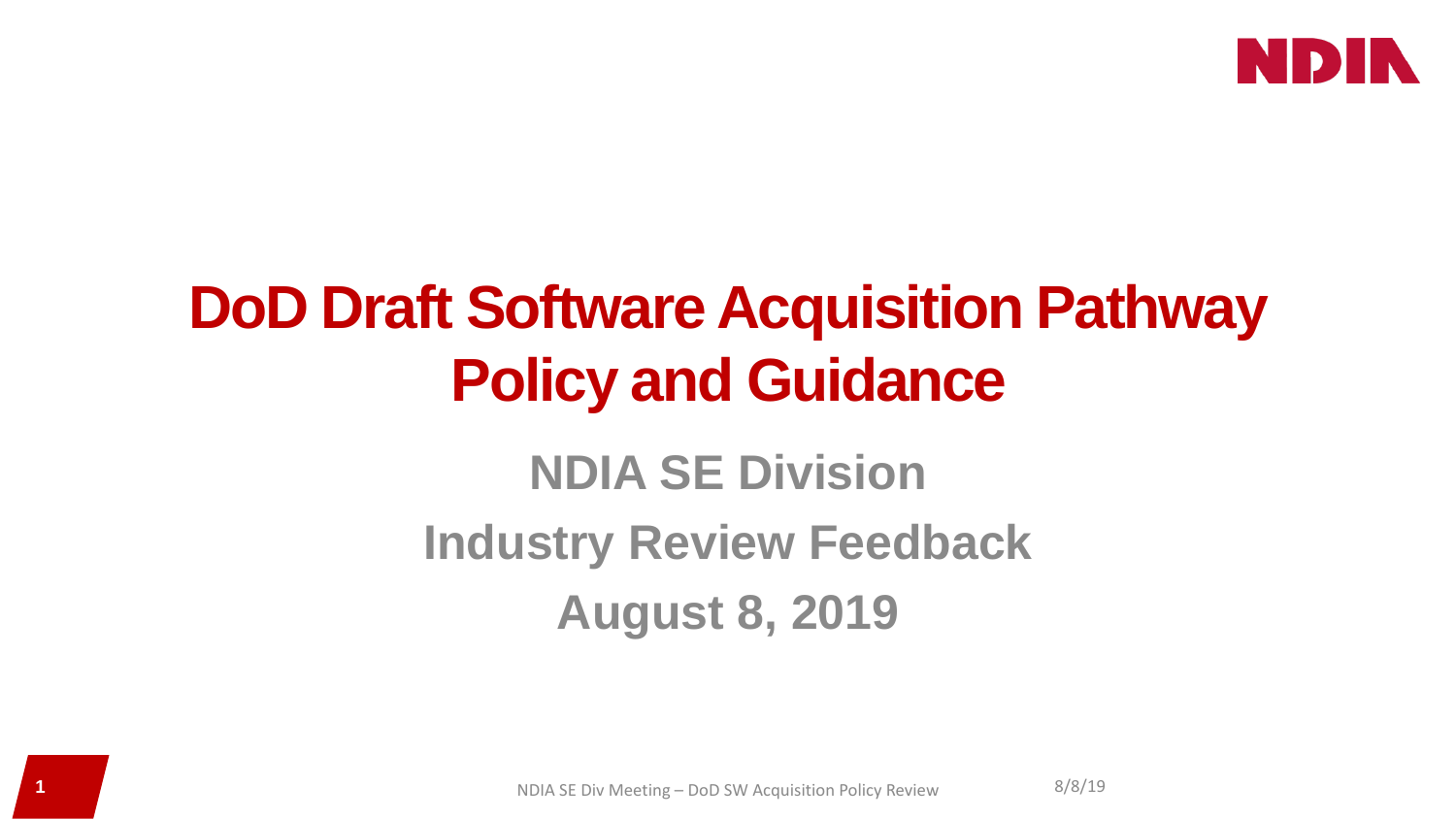# **DoD Software Acquisition Pathway (Draft)**

- **OUSD (A&S) is seeking industry feedback on draft (1) Software Acquisition Pathway Policy and (2) Business Decision Guidance. (aka "Software 5000.02")**
- **Cross-divisional NDIA review kickoff held at NDIA HQ (7/11/19)** 
	- Systems Engineering; ADAPT; Integrated Program Management; Cyber
- **Industry comments widely solicited (various means) thru 8/2/19**





#### **Microsoft Word** Document

· Establishes business decisions to assess risk to enable successful software acquisition and development: and promotes continuous integration and continuous delivery of user capabilities

· Establishes policy and provides direction for software acquisition, development and

**Software Acquisition Pathway Policy** 

Purpose: This issuance, in accordance with the authority in DoD Directives 5000.01 and

delivery of Warfighter/end-user capabilities.

· Aims to deliver increased military effectiveness on timelines relevant to warfighting aeeds by simplifying the software acquisition model and placing focus on achieving timely measured outcomes. The benefits accrued short term are earlier delivery of essential high quality capabilities facilitated by robust automated testing and integrated security processes. The long-term benefits are aimed at achieving common objectives through responsive fielding of software-based capability and greater data sharing, such as Integrated Fires, Multi-Domain C2, Intelligence and ISR systems, Unified Cybe Capabilities, and extensive use of Enterprise Services.

#### Applicability: This issuance applies to:

- a.) Office of the Secretary of Defense, the Military Departments, the Office of the Chairman of the Joint Chiefs of Staff and the Joint Staff, the Combatant Commands, the Office of the Inspector General of the Department of Defense, the Defense Agencies, the DoD Field Activities, and all other organizational entities within the Department of Defense (referred to collectively in this issuance as the "DoD Components").
- b.) Acquisition and development of custom software on commercial hardware.
- c.) Embedded systems that tailor software development activities to this pathway to the greatest extent possible.

#### Policy: It is DoD policy that:

a) The User shall establish a Capability Needs Statement (CNS) and a User Agreement (UA) prior to development of major capabilities. Capability Needs Statements identify mission deficiencies or enhancements to existing operational capabilities and features desired for new systems. User Agreements capture a commitment between the Program<br>Manager's software program teams and the end user of the system. The CNS and UA documents are meant to be flexible products that are to be used in lieu of a rigid requirements process.

V0.93<br>7/02/20



Operational Context: explains how capability requirement contributes to the missions and activities of the joint force. This section also defines the current and projected capability gaps and risks to accomplish the mission

Threat Summary: Current and accurate assessment of threats from adversaries to applicable missions, forces, and systems

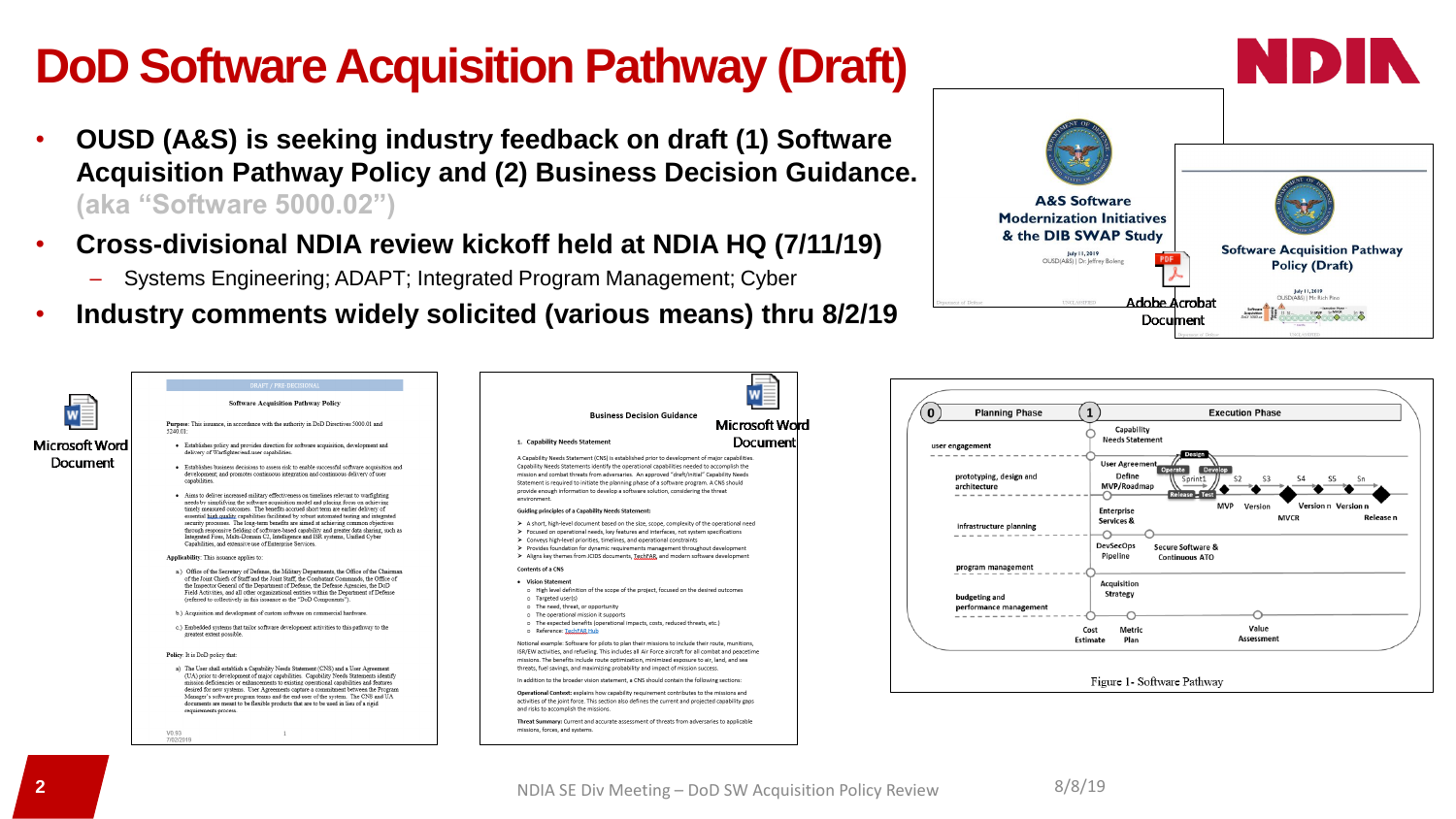## **Broad solicitation for industry inputs**

**(written comments, informal comments, verbal discussion/feedback)**

#### • **NDIA**

- Systems Engineering Division
	- Committees
	- Industry steering committee (company reps)
- ADAPT
- Cyber Division
- Integrated Program Management Division

### • **Company-internal**

- Lockheed Martin, Northrop Grumman, Raytheon, L3Harris, …
- Cross-functional (Engineering, Software, Agile/DevOps SMEs)
- **INCOSE WGs (IS2019)**
	- Agile and SE WG; SSE WG; Measurement WG
- **Inputs from individuals**

Substantial consensus across industry organizations and stakeholder groups led to a consolidated response to A&S review request

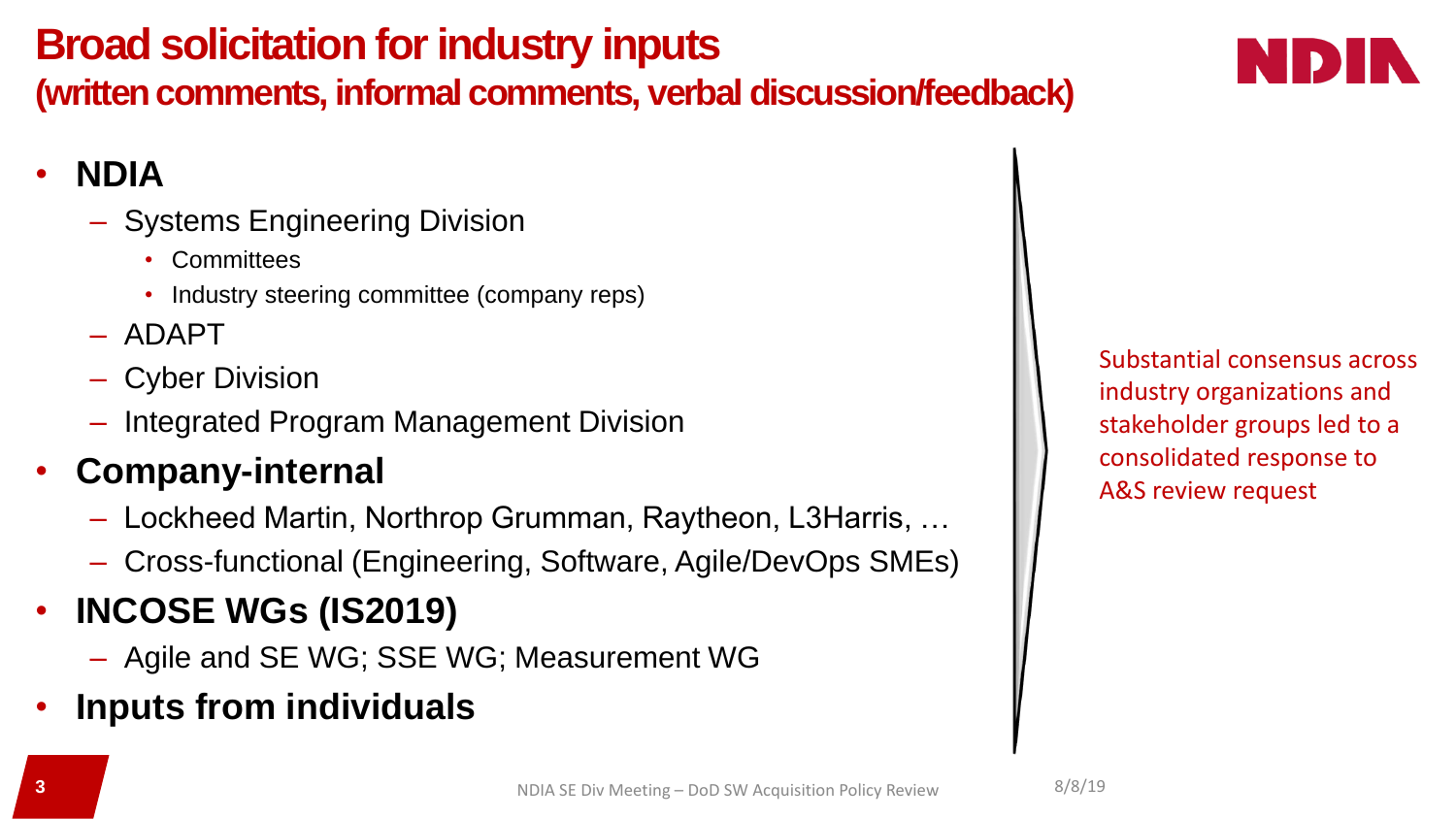# **Summary Level Industry Feedback**



**Generally very favorable industry feedback on A&S SW policy and guidance. Support DoD intent and direction. A few areas of concern: SE; Security; Metrics.**

| <b>General</b>                                                                                                                                                                                                       | <b>Key Inputs</b>                                                                                                                                                                                                                                                                                                                                                                                                                                                                                                                                                                                                                                                                                                                                    |
|----------------------------------------------------------------------------------------------------------------------------------------------------------------------------------------------------------------------|------------------------------------------------------------------------------------------------------------------------------------------------------------------------------------------------------------------------------------------------------------------------------------------------------------------------------------------------------------------------------------------------------------------------------------------------------------------------------------------------------------------------------------------------------------------------------------------------------------------------------------------------------------------------------------------------------------------------------------------------------|
| Positive overall concepts, approach, direction<br>Like Minimally Viable Capability Release (MVCR)<br>concept<br>but some terms differing from common<br>industry usage (e.g., MVP) can be confusing for<br>adoption) | Very strong industry consensus that integration with Systems<br>Engineering must be included<br>Scope should also apply to custom SW on custom HW<br>/embedded to the extent practical<br>(leverage benefits broadly; few programs are pure SW/COTS)<br>Strengthen Security integration with Engineering across all<br>aspects of life cycle (DevSecOps) – concept, roadmap,<br>architecture, design, development, test, delivery,<br>• Security objective is much broader than continuous ATO<br>Secure, resilient cyber systems - must be designed in<br>Over-achieved significantly on SW metrics – well beyond prior<br>input recommendations (DSB, DIB SWAP, PSM, NDIA, ) and<br>industry practice. Lack linkage to information needs, actions. |

**4** NDIA SE Div Meeting – DoD SW Acquisition Policy Review 8/8/19 Substantial consensus on these inputs across industry (companies, stakeholder groups) Many details provided in consolidated commenting spreadsheet and other attachments.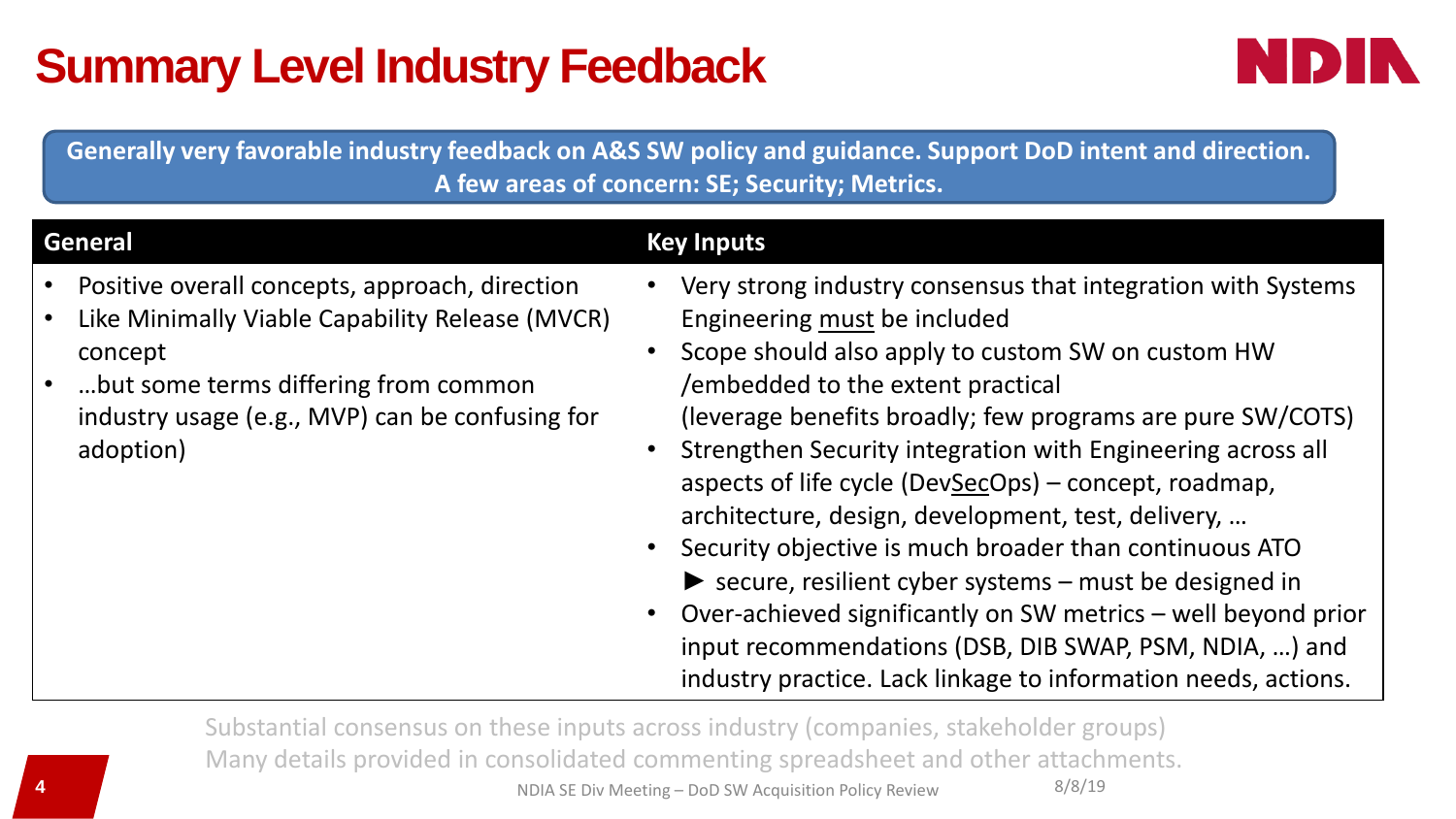#### **Summary of written inputs in commenting spreadsheet (NDIA SE Division -as of 8/2/19)**



| <b>Category</b>    |   | M               | H         |    | Grand<br>VH Total |
|--------------------|---|-----------------|-----------|----|-------------------|
| Editorial          |   | 5               |           |    | 6                 |
| General            |   | 9               | 4         |    | 20                |
| Technical          |   |                 | $16$   27 | 14 | 57                |
| <b>Grand Total</b> | 8 | 30 <sub>l</sub> | 31        | 14 | 83                |



#### **Microsoft Excel** Worksheet

| Comment Provided By(Individual or Org)                    | (AII)<br>$\overline{\phantom{a}}$ |         |           |                 |           |                    |
|-----------------------------------------------------------|-----------------------------------|---------|-----------|-----------------|-----------|--------------------|
|                                                           |                                   |         |           |                 |           |                    |
| Count of Impact                                           |                                   | $\ln -$ |           |                 |           |                    |
|                                                           |                                   |         |           |                 |           |                    |
|                                                           |                                   |         |           |                 |           |                    |
| <b>Product (Selection)</b><br>÷Т                          | <b>Category</b>                   |         | <b>IM</b> | ΙH              | <b>VH</b> | <b>Grand Total</b> |
| □ Policy (Software Acquisition Pathway Policy)            | lGeneral                          |         |           | 4               |           |                    |
|                                                           | <b>Technical</b>                  |         | 11        | 16              | 8         | 35                 |
| <b>Policy (Software Acquisition Pathway Policy) Total</b> |                                   | 1       | 15        | 20 <sub>l</sub> | 8         | 44                 |
| Guidance (Business Decision Guidance)                     | Editorial                         |         |           |                 |           |                    |
|                                                           | General                           | 6       | 5         |                 |           | 11                 |
|                                                           | <b>Technical</b>                  |         |           | 11              | 6         | 22                 |
| <b>Guidance (Business Decision Guidance) Total</b>        |                                   | 7       | 15        | 11              | 6         | 39                 |
| <b>Grand Total</b>                                        |                                   | 8       | 30        | 31              | 14        | 83                 |

Summary of written spreadsheet inputs only.

Does not include comments received from other sources (verbal, informal).

| Comment Provided By(Ind(All)                        | ÷                                     |                                 |                |                |                |                       |
|-----------------------------------------------------|---------------------------------------|---------------------------------|----------------|----------------|----------------|-----------------------|
|                                                     |                                       |                                 |                |                |                |                       |
| <b>Count of Impact</b>                              |                                       | Impact $\overline{\phantom{a}}$ |                |                |                |                       |
| <b>Product (Selection)</b>                          | <b>T</b> Keyword<br>$+1$ <sub>L</sub> |                                 | M              | н              | <b>VH</b>      | Grand<br><b>Total</b> |
| <b>EPolicy (Software Acquis Acquisition</b>         |                                       |                                 | $\overline{1}$ | 1              |                | 2                     |
|                                                     | Architecture                          |                                 | $\overline{1}$ |                |                | $\mathbf{1}$          |
|                                                     | Clarity                               |                                 | $\overline{1}$ |                | $\overline{1}$ | $\overline{2}$        |
|                                                     | Environment                           |                                 | $\overline{1}$ |                |                | $\mathbf{1}$          |
|                                                     | Estimation                            |                                 | 1              |                |                | 1                     |
|                                                     | General                               | $\mathbf{1}$                    |                |                | $\overline{1}$ | 2                     |
|                                                     | <b>Metrics</b>                        |                                 | $\overline{1}$ |                |                | 1                     |
|                                                     | Safety                                |                                 |                |                | 1              | 1                     |
|                                                     | Scope                                 |                                 | 1              | $\mathbf{1}$   |                | 2                     |
|                                                     | <b>SE</b>                             |                                 |                |                | 2              | $\overline{2}$        |
|                                                     | Security                              |                                 | 4              | 16             | 3              | 23                    |
|                                                     | <b>Supply Chain</b>                   |                                 | $\overline{1}$ |                |                | 1                     |
|                                                     | Terminology                           |                                 |                | 1              |                | 1                     |
|                                                     | <b>Test</b>                           |                                 | 1              | 1              |                | 2                     |
|                                                     | Transition                            |                                 | $\overline{1}$ |                |                | 1                     |
|                                                     | <b>Users</b>                          |                                 | 1              |                |                | 1                     |
| <b>Policy (Software Acquisition Pathway Policy)</b> |                                       | $\mathbf{1}$                    | 15             | 20             | 8              | 44                    |
| <b>E</b> Guidance (Business Ded Acquisition         |                                       |                                 |                |                | $\overline{2}$ | 2                     |
|                                                     | Clarity                               |                                 | $\overline{2}$ | $\overline{2}$ | $\overline{2}$ | 6                     |
|                                                     | <b>Definitions</b>                    | 2                               | 3              |                | 1              | 6                     |
|                                                     | Editorial                             | 4                               | 6              |                |                | 10                    |
|                                                     | <b>Metrics</b>                        |                                 |                | 1              | 1              | 2                     |
|                                                     | Scope                                 |                                 |                | 1              |                | 1                     |
|                                                     | Security                              | $\mathbf{1}$                    | 4              | 7              |                | 12                    |
| <b>Guidance (Business Decision Guidance) Total</b>  |                                       | $\overline{7}$                  | 15             | 11             | 6              | 39                    |
| <b>Grand Total</b>                                  |                                       | 8                               | 30             | 31             | 14             | 83                    |

Keywords assigned by NDIA for affinity grouping of topic areas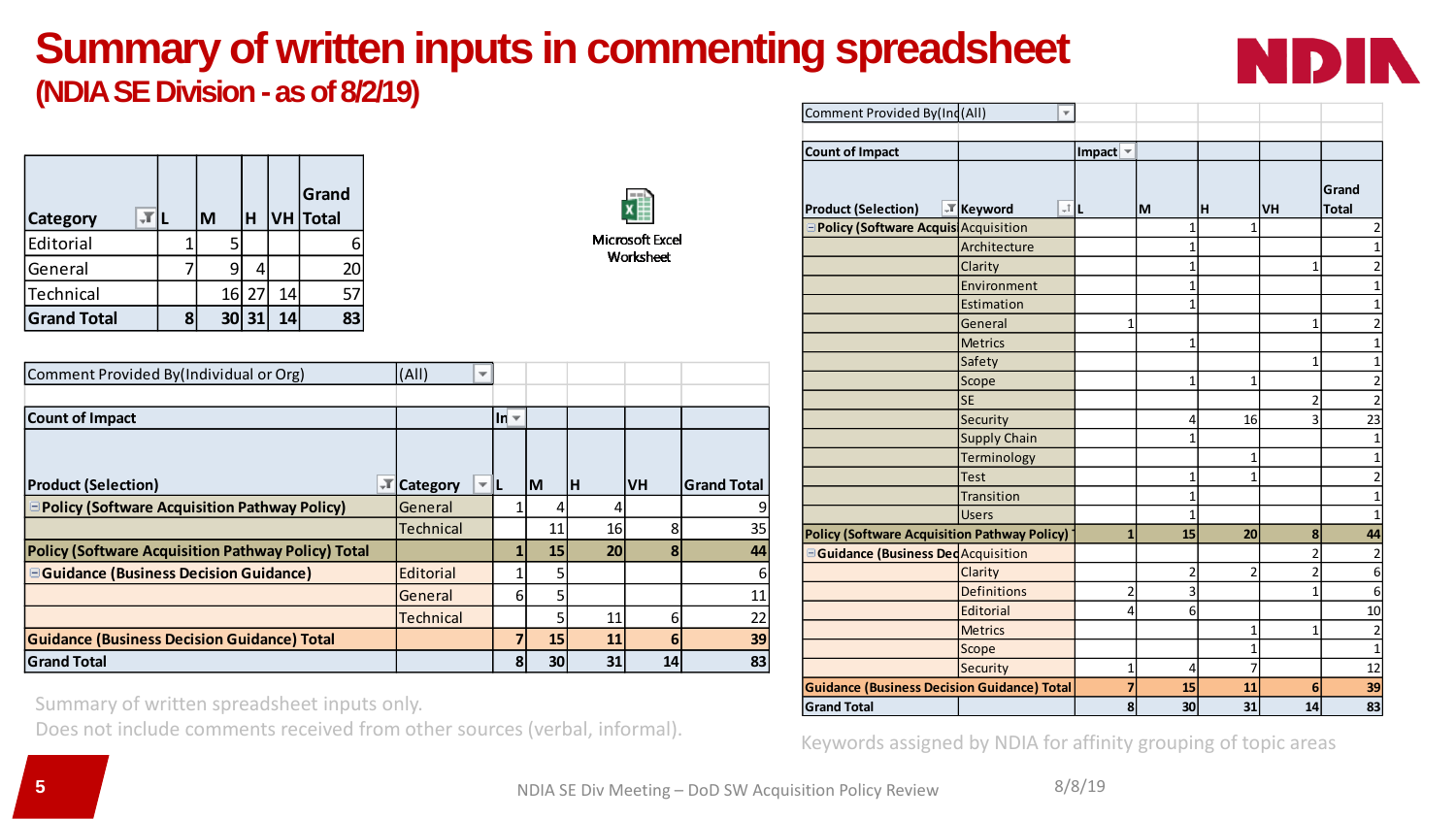### **Extensive participation, discussion, and feedback from System Security Engineering (SSE) Committee (thank you, Holly and Cory!)**

#### Key Take-aways:

- Security is framed in a way of compliance; to reach Approval to Operate is not to reach a secure system.
- The focus on DevSecOps will contribute significantly to the concept of continuous ATO, but the document omits the need for Application level cybersecurity.
- As many of our products are systems of systems, a holistic appreciation of all security specializations (Cyber, IA, AT, SSE, SwA, SCRM) is necessary; Compliance to RMF Controls only buys a minimum level of assurance and doesn't adequately cover the security specialties in an integrated risk managed trade space.
- Importance of MVCR security requires elevation, fielding a 'minimum' introduces environmental, intended use, and configuration control concerns. A greater definition of a sustainment support community is necessary.
- The push to 'leverage enterprise services' and the level of interaction with the test strategy seems to ignore embedded systems.
- With the shift from monolithic requirements to more agile methodology, cost estimation will be a problem. The top recommendation cited to improve cost estimates is to "define the team size and makeup", which is great for defining how much will be spent but a poor way to determine how much the work should cost. This also assumes a dedicated workforce with the right skills are available. This may work for top priority programs but will be challenging to scale to all programs with the gap in talent.
- While the idea of user testing of an MVP allows for flexibility in terms of capability and design, security is best designed into the architecture from the onset, major revisions may lead to vulnerabilities.
- The flexibility of CNS/UA/MVP is an exciting prospect, but firm high-level requirements are necessary to drive core architecture.
- The document fails to capture the need for systems-level thinking and the involvement of systems engineers and architects.
- Lessons learned include the short story incremental development and review cycles are good but the traditional major reviews are still needed to ensure the big picture isn't lost while focusing on detailed iterative developments.

• **Many additional detailed security-related comments provided in attached notes and commenting spreadsheet**

**Microsoft Word** Document

삩